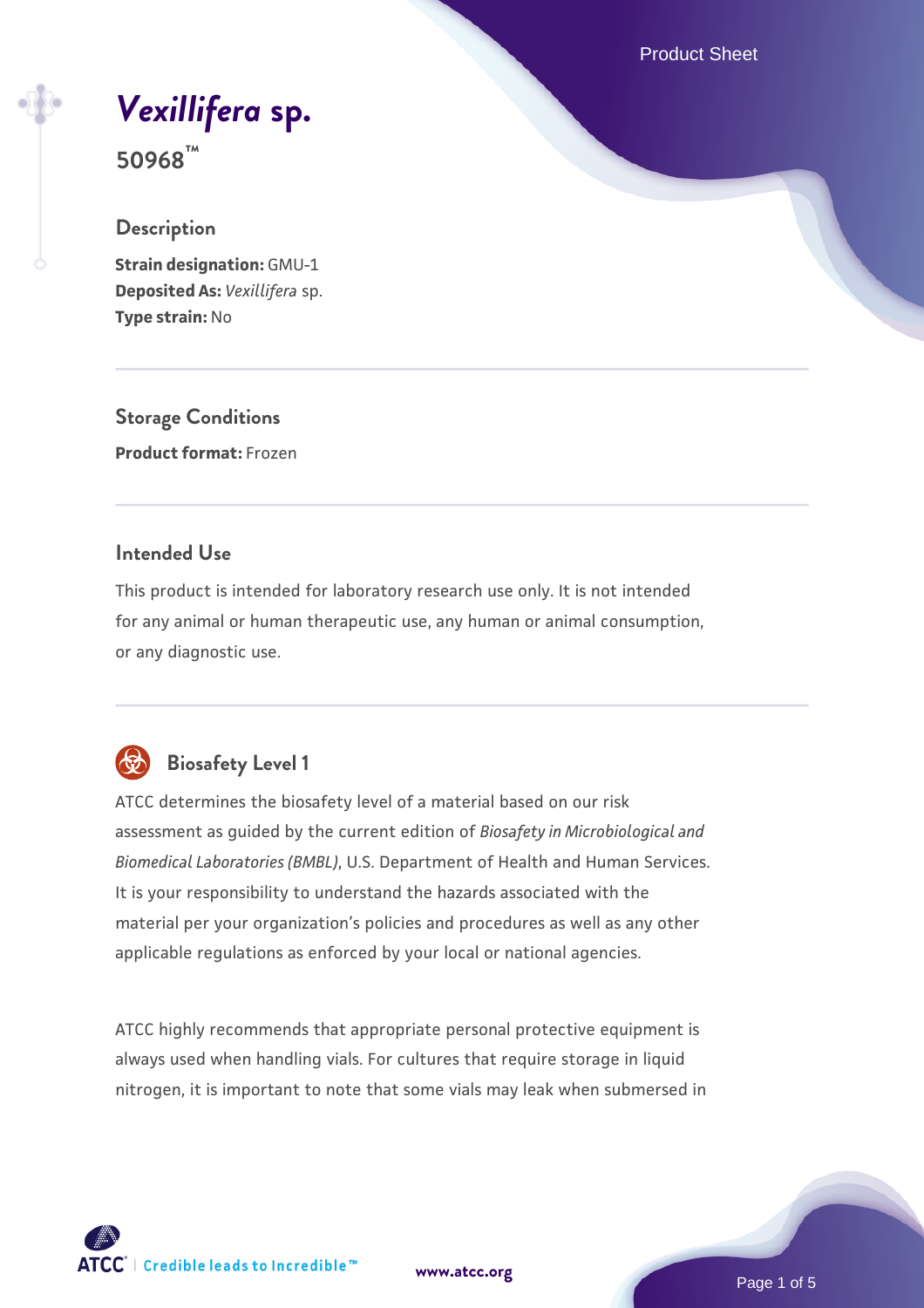liquid nitrogen and will slowly fill with liquid nitrogen. Upon thawing, the conversion of the liquid nitrogen back to its gas phase may result in the vial exploding or blowing off its cap with dangerous force creating flying debris. Unless necessary, ATCC recommends that these cultures be stored in the vapor phase of liquid nitrogen rather than submersed in liquid nitrogen.

## **Certificate of Analysis**

For batch-specific test results, refer to the applicable certificate of analysis that can be found at www.atcc.org.

#### **Growth Conditions**

**Medium:**  [ATCC Medium 802: Sonneborn's Paramecium medium](https://www.atcc.org/-/media/product-assets/documents/microbial-media-formulations/8/0/2/atcc-medium-802.pdf?rev=73d25dbdd49b44529c8ac49753787d74) **Temperature:** 25°C **Incubation:** grown with Klebsiella pneumoniae subsp. pneumoniae ATCC 700831 and mixed bacteria

#### **Material Citation**

If use of this material results in a scientific publication, please cite the material in the following manner: *Vexillifera* sp. (ATCC 50968)

#### **References**

References and other information relating to this material are available at www.atcc.org.



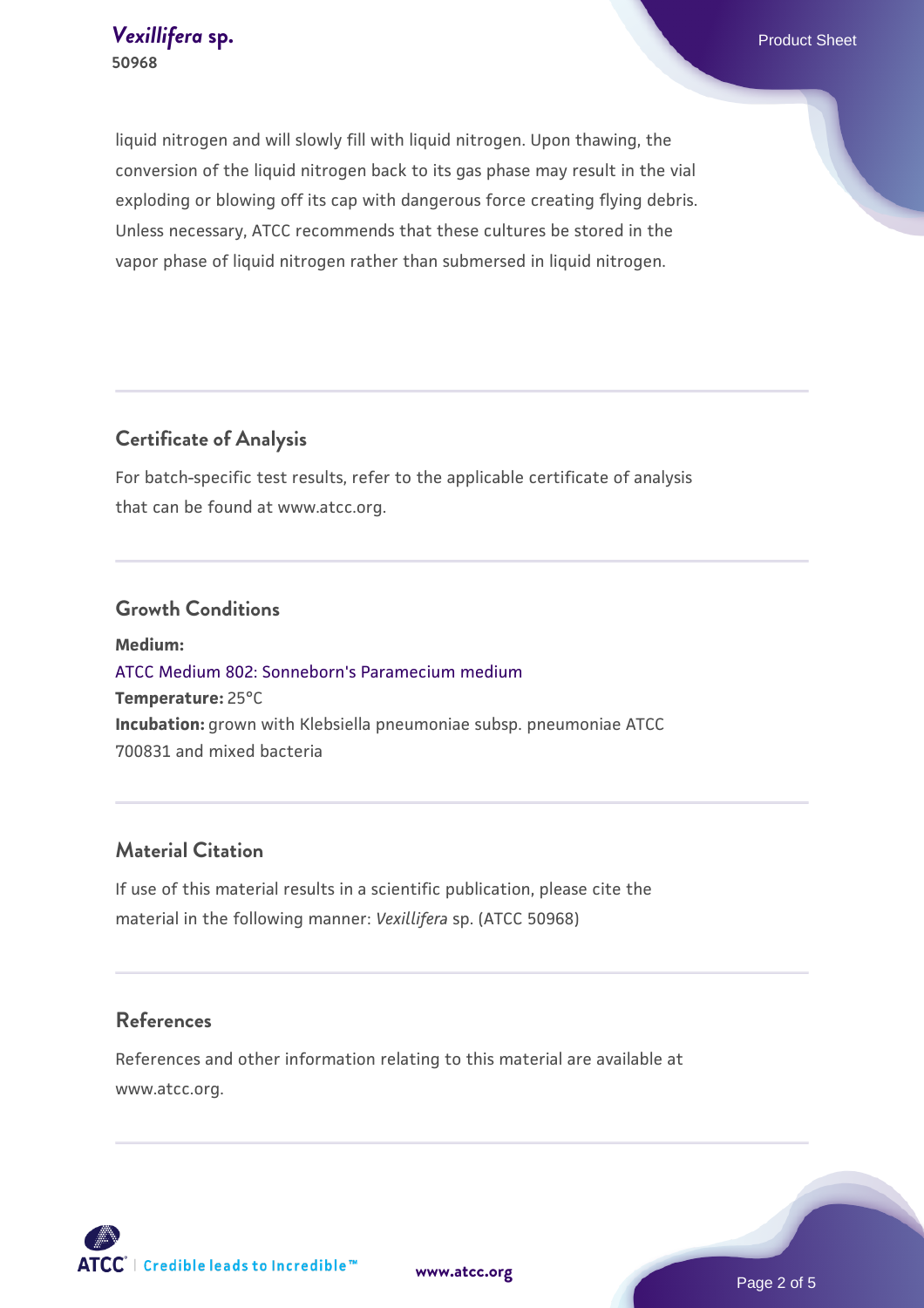#### **Warranty**

The product is provided 'AS IS' and the viability of ATCC® products is warranted for 30 days from the date of shipment, provided that the customer has stored and handled the product according to the information included on the product information sheet, website, and Certificate of Analysis. For living cultures, ATCC lists the media formulation and reagents that have been found to be effective for the product. While other unspecified media and reagents may also produce satisfactory results, a change in the ATCC and/or depositor-recommended protocols may affect the recovery, growth, and/or function of the product. If an alternative medium formulation or reagent is used, the ATCC warranty for viability is no longer valid. Except as expressly set forth herein, no other warranties of any kind are provided, express or implied, including, but not limited to, any implied warranties of merchantability, fitness for a particular purpose, manufacture according to cGMP standards, typicality, safety, accuracy, and/or noninfringement.

#### **Disclaimers**

This product is intended for laboratory research use only. It is not intended for any animal or human therapeutic use, any human or animal consumption, or any diagnostic use. Any proposed commercial use is prohibited without a license from ATCC.

While ATCC uses reasonable efforts to include accurate and up-to-date information on this product sheet, ATCC makes no warranties or representations as to its accuracy. Citations from scientific literature and patents are provided for informational purposes only. ATCC does not warrant that such information has been confirmed to be accurate or complete and the customer bears the sole responsibility of confirming the accuracy and completeness of any such information.

This product is sent on the condition that the customer is responsible for and assumes all risk and responsibility in connection with the receipt, handling,



**[www.atcc.org](http://www.atcc.org)**

Page 3 of 5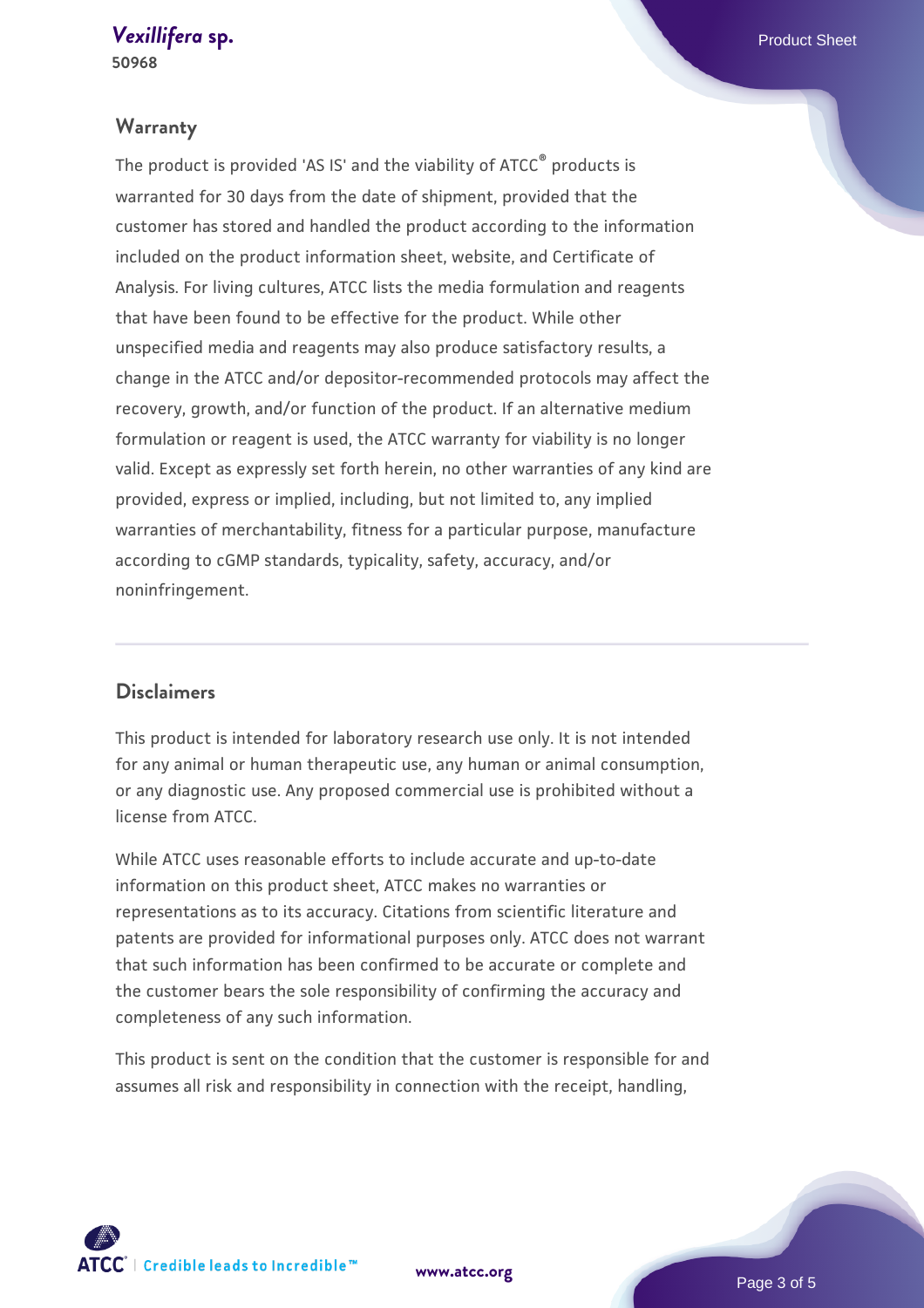storage, disposal, and use of the ATCC product including without limitation taking all appropriate safety and handling precautions to minimize health or environmental risk. As a condition of receiving the material, the customer agrees that any activity undertaken with the ATCC product and any progeny or modifications will be conducted in compliance with all applicable laws, regulations, and guidelines. This product is provided 'AS IS' with no representations or warranties whatsoever except as expressly set forth herein and in no event shall ATCC, its parents, subsidiaries, directors, officers, agents, employees, assigns, successors, and affiliates be liable for indirect, special, incidental, or consequential damages of any kind in connection with or arising out of the customer's use of the product. While reasonable effort is made to ensure authenticity and reliability of materials on deposit, ATCC is not liable for damages arising from the misidentification or misrepresentation of such materials.

Please see the material transfer agreement (MTA) for further details regarding the use of this product. The MTA is available at www.atcc.org.

## **Copyright and Trademark Information**

© ATCC 2021. All rights reserved.

ATCC is a registered trademark of the American Type Culture Collection.

#### **Revision**

This information on this document was last updated on 2021-05-19

# **Contact Information**

ATCC 10801 University Boulevard Manassas, VA 20110-2209 USA